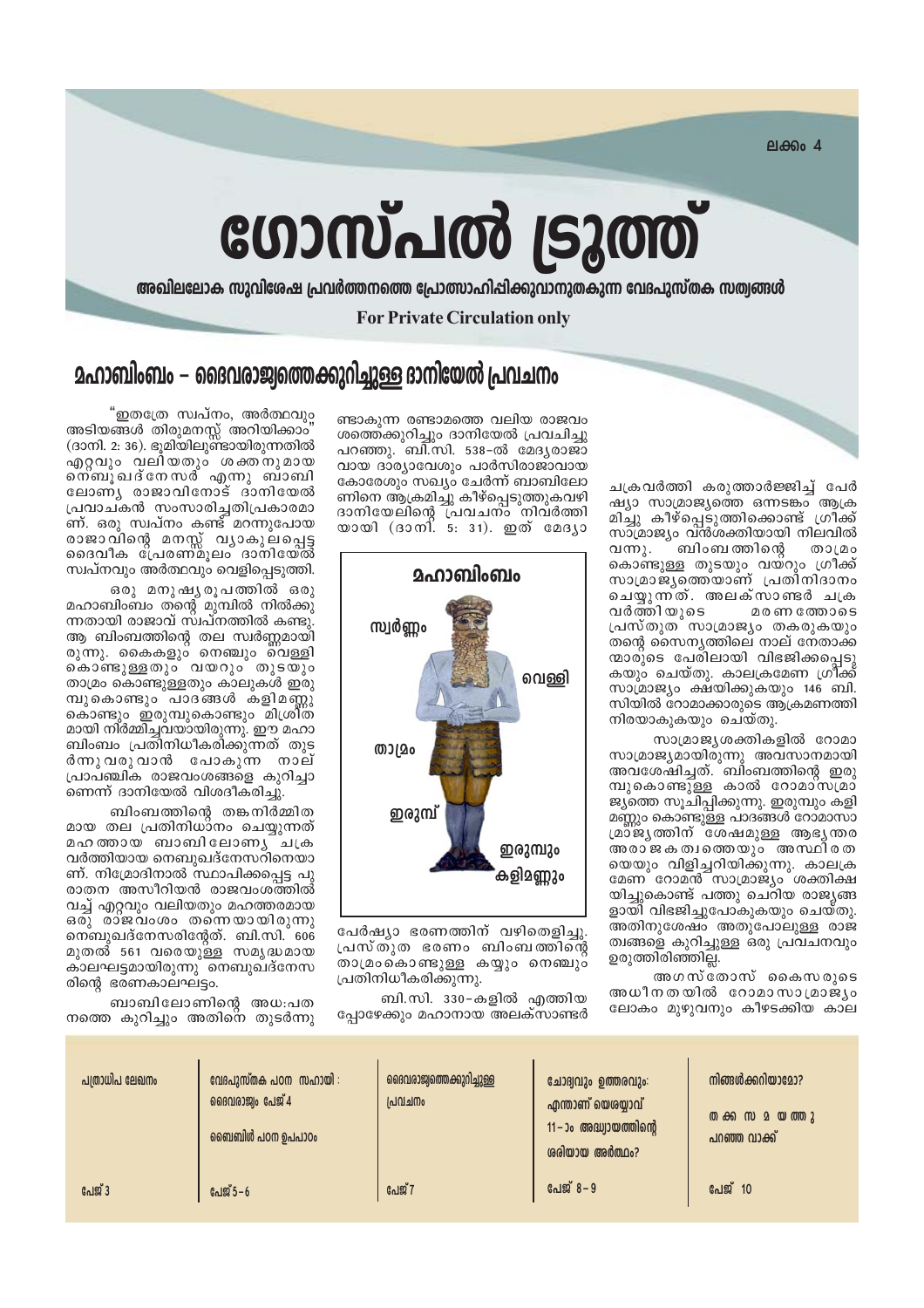## வைவிൾ

എന്തു പഠിപ്പിക്കുന്നു.

### മദേവവചനം

2 തിമൊ. 3: 16-17, 2 പത്രൊ. 1: 20, 21, മത്തായി 24: 35

### സ്നേഹബന്ധം

മത്തായി 22: 37-40, യോഹ. 14: 21-23, 1 00000. 4: 7-11

മാനസാന്തരം അപ്പൊ. 3: 19, 17: 30, 2 കൊരി. 7:10

പുതുജനനം യോഹ. 3: 3-7, 2 കൊരി. 5: 17, റോമർ 6: 1-4, എഫെ. 2: 1, 5-6).

പാപത്തിൽ നിന്നും സ്വാതന്ത്രശ 1 യോഹ. 5: 18, മത്തായി 1: 21,  $2000000811$ 

പരിശുദ്ധാത്മ നിറവ് അപ്പൊ. 19: 2, 15: 8-9, 1: 8).

വിശുദ്ധി ലൂക്കോ. 1:73-75, എബ്രാ. 12:14, 1 പത്രൊ. 1: 15-16, തീത്തോ. 2: 11, 12, റോമ. 6: 22

ദൈവരാജ്യം ലൂക്കോ. 17: 20-21, റോമ. 14: 17, യോഹ. 18: 36

 $m$ e അപ്പൊ. 2: 4-7, എഫെ. 4: 4-6, 1 കൊരി. 12: 12,13, കൊലൊ. 1: 18

ഐകൃത യോഹ. 17: 20-23, ഗലാ. 3: 28, വെളി. 18: 2-4

ചട്ടങ്ങൾ മത്താ. 28: 19-20, 26: 26-30, 1 കൊരി. 11: 23-27, യോഹ. 13: 14-17

ദൈവീക രോഗശാന്തി ലൂക്കോ. 4: 18, യെശയ്യ. 53: 4-5, യാക്കോബ് 5: 13-16

വിവാഹശുശ്രൂഷ മത്താ. 19: 5-6, ലൂക്കോ. 16: 18, റോമർ 7: 2-3, 1 കൊരി. 7: 10-11

ബാഹ്യപ്രകടനം 1 തിമൊ. 2: 9-10, 1 കൊരി. 11: 14-15, ആവർത്തനം 22: 5

അന്ത്യകാലം 2 പത്രൊ. 3: 7-12, യോഹ. 5: 28-29, 2 കൊരി. 5: 10, മത്താ. 25: 31-46

സാമാധാനവാദം: ലൂക്കോസ് 6: 27-29, ലൂക്കോസ് 18: 20

ആരാധന യോഹ. 4: 23-24, എഫെ. 5: 19, 2 കൊരി. 3: 17

അനുകല്പന മർക്കൊസ് 16: 15

ഘട്ടത്താണ് യേശുക്രിസ്തു ഭുജാതനായത്. ഈ രാജാക്കന്മാരുടെ കാലത്ത് സ്ഥർഗ്ഗസ്ഥനായ ദൈവം ഒരുനാളും നശിച്ചുപോകാത്ത ഒരു രാജത്വം സ്ഥാപി ക്കും. ആ രാജത്വം വേറെ ഒരു ജാതിക്ക് ഏൽപ്പിക്കപ്പെടുകയില്ല. അത് ഈ രാജതിങ്ങളെ ഒക്കെയും തകർത്തു നശിപ്പിക്കുക്യും എന്നേക്കും നിലിൽക്കുകയും ചെയ്യും" (ദാനി. 2: 44) എന്ന് ദാനിയേൽ പ്രവ്ചിച്ചിരുന്ന താണ്.

നെബുഖദ്നേസർ രാജാവ് ഒരു സ്വപ്നം കണ്ടു. അതായത്, കൈതൊടാതെ ഒരു കല്ല് പർവ്വത ഉയരത്തിൽ നിന്നും അടർന്ന് വന്ന് ആ മഹാബിംബത്തിൽ വന്ന് പതിക്കുകയും അത് തകർന്നുടഞ്ഞുപോകുകയും ചെയ്തു. എന്നാൽ ആ കല്ല് വളർന്ന് വളർന്ന് ഒരു മഹാപർവ്വതമായി ഭൂമി യിൽ നിറഞ്ഞു. ലോകമഹാ്ന്മാരായ രാജാക്കന്മാരുടെ കാലത്തു വരാനിരി ക്കുന്ന ദൈവരാജ്യത്തെ കുറിച്ചുള്ള പ്രവചനമാണിത്.

വീടുപണിയുന്നവർ തള്ളിക്കളഞ്ഞ കല്ല് മൂലക്കല്ലായിത്തീർന്ന കല്ല് യേശുവിനെയാണ് സൂചിപ്പിക്കുന്നത് (അപ്പൊ്. 4: ั11). അ്വൻ ഒരു കന്യക് യിൽ ജന്മമെടുക്കുകയും അവൻ വളരുന്നതോടൊപ്പം അവന്റെ രാജത്വവും<br>നിലവിൽ വരുമെന്ന് പ്രവാചകനായ യെശയ്യാവ് മുൻകൂട്ടി പ്രവചിക്കുകയും ചെയ്തു. "നമുക്ക് ഒരു ശിശു ജനിച്ചിരിക്കുന്നു..... ആ്ധിപത്യം അവന്റെ തോളിൽ ഇരിക്കും.... അവന്റെ ആധിപത്യത്തിന് അവസാനം ഉണ്ടാകയില്ല' (യെശ. 9: 6-7).

നാല് ലോകമഹാസാമ്രാജ്യങ്ങൾ ഒന്നിന് പുറകെ മറ്റൊന്നായി വീണു തകർന്നു. എന്നാൽ ഒരിക്കലും തകരാത്ത ഒരു രാജത്വവും അതേ കാലയ ളവിൽ ആവിർഭവിക്കുകയും ്വളരുകയും ചെയ്തു. അതാണ് യേശുക്രി<br>സ്തുവിന്റെ രാജത്വം. അത് ഭൗമീക രജത്വമല്ല. ഒരിക്കലും അവസാനിക്കാ ത്ത,്സ്വര്ഗ്ഗീയമായതും ആത്മീകമായതുമ്പ്രെ. ലോകം മുഴുവനും പ്രസ്തുത സുവിശേഷ സന്ദേശം വ്യാപിച്ചകൊണ്ടിരിക്കുകയാണ്. ഭരണാ ധികാരികൾ പലരും ഈ ക്രിസ്തീയ് മാർഗ്ഗത്തെ തുടച്ചു് നീക്കുവാൻ പരി ശ്രമിച്ചു. എന്നാൽ ക്രിസ്തുവിന്റെ മാർഗ്ഗം ഇന്നും പടർന്നു വ്യാപിച്ചുകൊ ണ്ടിരിക്കുന്നു.

ഈ ഭൂമിയിൽ ദൈവരാജ്യം ഭാവിയിൽ ആഗതമാകുമെന്ന് ഇന്ന് പലരും വൃഥാ പ്രതീക്ഷിച്ചുകൊണ്ടിരിക്കുകയാണ്. ഇപ്പോൾ ഇവിടെയാണ് ദൈവരാജ്യം യാഥാർത്ഥൃമായിട്ടുള്ളത്. ഭ്യശുവിന്റെ ആദൃവരവിങ്കൽ അത് ആഗതമായിക്കഴിഞ്ഞു. ആകയാൽ മറ്റൊന്നിനായി നാം ഭാവിയിൽ വരു മെന്ന് പ്രതീക്ഷിക്കേണ്ടതില്ല. ഇന്നാകുന്നു രക്ഷാദിവസം ഇപ്പോഴാകുന്നു സുപ്രസാദകാലം. ആകയാൽ ഇന്ന് നമുക്ക് സമാധാനത്തിന്റെയും ആശ്വാ സത്തിന്റെ അനുഗ്രഹത്തിന്റെയും ദൈവരാജ്യത്തിൽ പ്രവേശിക്കാം. **MWS** 

#### ഗോസ്പൽ ട്രൂത്ത്

അഖില ലോകത്തുള്ള എല്ലാ ദൈവജനത്തിന്റെയും അഭിവൃദ്ധിക്കുവേണ്ടിയും പ്രോത്സാഹനത്തിനായും വർത്തിക്കുന്ന ഒരു മാസികയാണ് ഗോസ്പൽ ട്രൂത്ത്. ക്രുസിതുവിന്റെയും അപ്പൊസ്തലന്മാരുടെയും ഉപദേശങ്ങൾ ദൈവവചനത്തിന്റെ വെളിച്ചത്തിൽ പഠിപ്പിക്കുന്നു.

വിശ്വാസ നിയമത്തിന്റെ സ്ഥീകാര്യതയോടുകൂടി ഏകമായി നിലകൊള്ളുന്നതാണ് ദൈവവചനം. ക്രിസ്തുവിന്റെ പ്രായശ്ചിത്ത മരണത്തിലൂടെ പാപത്തിൽ നിന്നും രക്ഷയും വിടുതലും മാത്രമല്ല, ആത്മനിറവിൽ ജീവിതവും നടത്തുവാനും നയിക്കുവാനുമുള്ള ശക്തീകരണം, ജീവിതത്തിന്റെ എല്ലാ തുറകളിലുമുള്ള പ്രായോഗിക ശുദ്ധീകരണം ജനത്തിന്റെ ഐക്യതയും, സത്യത്തിൽ കാണപ്പെ ടുന്ന സ്നേഹബന്ധവും ദൈവത്തോടുള്ള സേവനബന്ധവുമത്രെ.

## വരിക്കാരനാകാൻ

ദൈവാത്മ പ്രേരണായലും, നടത്തിപ്പിനാലും ഇലക്ട്രോണിക് മീഡിയായിലൂടെ പ്രസി ദ്ധീകരിക്കുന്ന ഒരു പ്രസിദ്ധീകരണമാണ് ഗോസ്പൽ ട്രൂത്ത്. PDF ഫോർമാറ്റിൽ ലഭി ക്കുന്നതിന് വരിക്കാരനാകാവുന്നതാണ്. Subscribe@thegospeltruth.org എന്നവിലാസ ത്തിൽ നിങ്ങളുടെ ഇ-മെയിൽ അഡ്രസ്സ് അയച്ച് ആവശ്യപ്പെടാവുന്നതാണ്. താല്പ ര്യമുള്ള നിങ്ങളുടെ സ്നേഹിതന്മാരുടെയും പേരും ഇ-മെയിൽ അഡ്രസും അയച്ചുത രാവുന്നതാണ്.

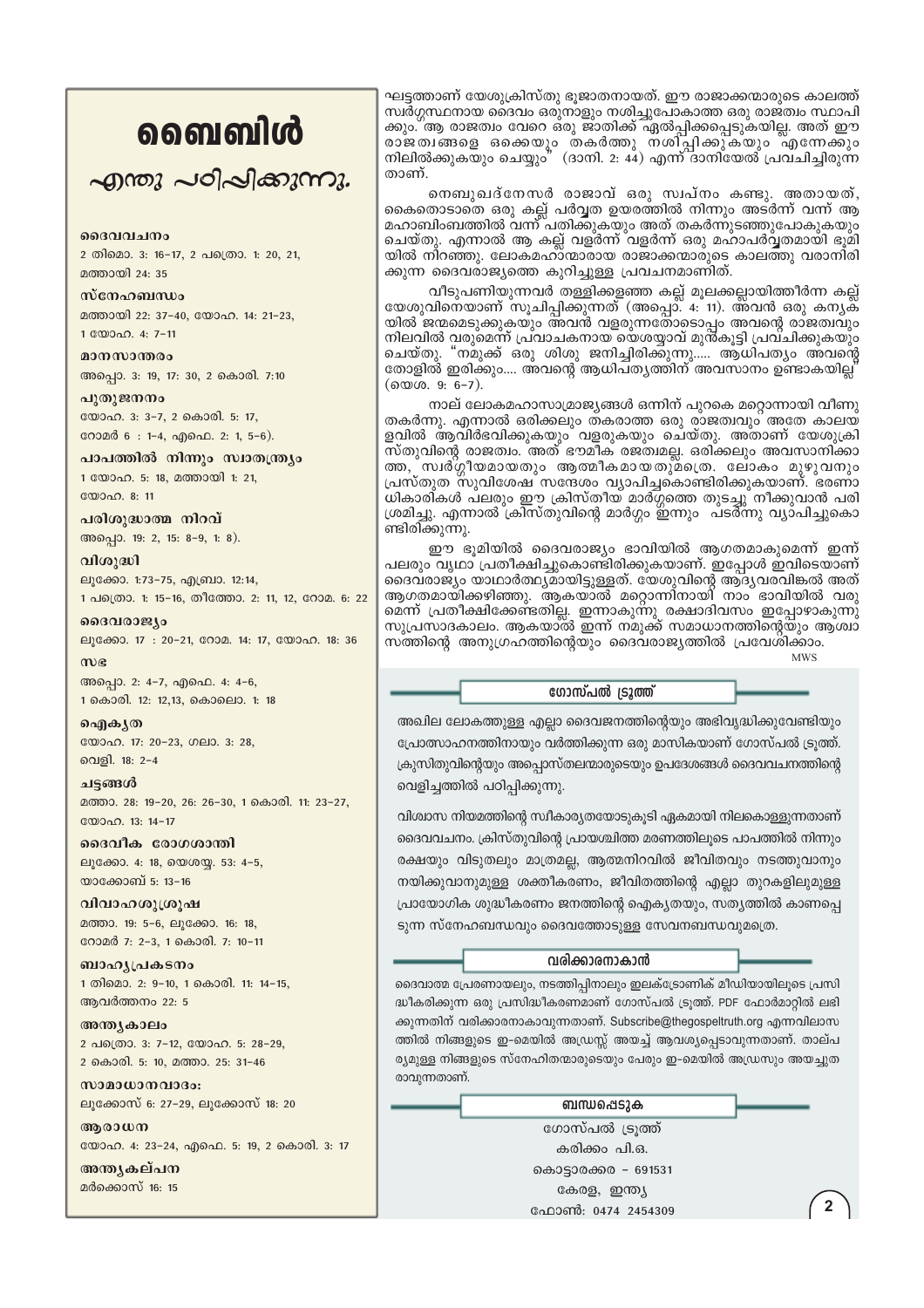## പത്രാധിപലേഖനം

"ചെറിയ ആട്ടിൻകൂട്ടമേ, ഭയപ്പെടേണ്ട, നിങ്ങളുടെ പിതാവ് രാജ്യം നിങ്ങൾക്ക് നൽകുവാൻ പ്രസാദിച്ചിരിക്കുന്നു" (ലൂക്കോ. 12: 32).



ഗോസ്പൽ ട്രുത്ത് എന്ന ഈ മാധ്യമത്തിലൂടെ പ്രവർത്തിക്കുന്നതിൽ ഞാൻ നന്ദി അർപ്പിക്കുന്നു. കഴിഞ്ഞ കുറേ മാസങ്ങളായി എന്റെ ജീവിതത്തി ലുള്ള ഏറ്റവും താഴെയുള്ള താഴ്വരയിലൂടെ ഞാൻ നടക്കുകയായിരുന്നു. ഞാൻ പൂർണ്ണമായും താഴ്വരയിൽ നിന്നും വിടുതൽ പ്രാപിക്കാതിരുന്നപ്പോഴും ദൈവം എന്നെ ബലപ്പെടുത്തുകയും ഈ പത്രിക ഏഴുതുവാൻ പ്രാപ്തനാ ക്കുകയും ചെയ്തു. ഒരുമാസം മുമ്പ് ഞാൻ വളരെ അശക്തനായപ്പോൾപോലും ഇതിന്റെയൊക്കെ നടുവിലും ദൈവം എന്റെ കൂടെ ഉണ്ടായിരുന്നു. പാതിരാ ത്രിയുടെ യാമങ്ങളിൽ പ്രത്യേകിച്ചും കഴിഞ്ഞുപോയ എത്രയോ സന്ദർഭങ്ങ ളിൽ ഞാൻ യേശുവിനോടു പറഞ്ഞു: "നീ എന്റെ സ്നേഹിതനായിരക്കുന്ന തിൽ നന്ദി കർത്താവേ" വീണ്ടും വീണ്ടും തന്റെ സ്നേഹവും ശക്തിയും എന്റെ മേൽ പകർന്ന് എന്നോടുള്ള തന്റെ സ്നേഹം എത്ര വലുതാണെന്ന് തെളിയി ച്ചു. നമുക്ക് യേശുവുമൊത്ത് കഷ്ടത അനുഭവിപ്പാനാകും അല്ലെങ്കിൽ അവനെ കൂടാതെ കഷ്ടത അനുഭവിക്കാമെന്ന് ആരോ ഒരാൾ എന്നോടു പറയുകയു ണ്ടായി. എന്റെ രക്ഷകനോടൊത്ത് കഷ്ടതയനുഭവിപ്പാൻ എനിക്ക് ലഭിച്ച ഭാഗ്യ പദവിയെ ഓർത്തു ദൈവത്തെ സ്തുതിക്കുന്നു. ജീവിതത്തിലെ പരിശോധന കളുടെ കൊടുങ്കാറ്റിൽ ദൈവീക കരങ്ങൾ നൽകുന്ന അഭയത്തെക്കാൾ വലിയ സുരക്ഷിതത്വം വറെയില്ല. മാനസീകവ്യഥകളും പ്രയാസങ്ങളും ജീവിത മദ്ധ്യേ കടന്നു വരുമെങ്കിലും ദൈവീക സാന്നിദ്ധ്യം നൽകുന്ന ശക്തിയും ധൈര്യവും വരും ദിവസങ്ങളെ അഭിമുഖീകരിപ്പാൻ കരുത്തു പകരുന്നു. "എന്റെ വീണ്ടെടു പ്പുകാരൻ ജീവിക്കുന്നു" എന്ന് ഇയ്യോബിനോടു ചേർന്നു എനിക്കും പറയാൻ കഴിയും. ജീവിതത്തിൽ എല്ലാ മുള്ളുകളും സാത്താന്റെ ദൂതന്മാരും എന്നെ കൈകാര്യം ചെയ്യുമ്പോഴും ധാരാളം ദൈവീക അനുഗ്രങ്ങളും സ്വർഗ്ഗീയ ദൂത ന്മാരുടെ പിന്തുണയും എനിക്ക് അനുഭവിപ്പാൻ കഴിയുന്നു. ദൈവീക കുടുംബ ത്തിന്റെ ഭാഗമാകാൻകഴിഞ്ഞത് എന്തൊരു ഭാഗ്യമാണ്! ഒരാൾ കഷ്ടമനുഭവി ക്കുമ്പോൾ നാമല്ലാവരു വേദനിക്കുന്നു. എന്നെയും എന്റെ കുടുംബത്തെ ഓർത്തു പ്രാർത്ഥിക്കുന്ന ഓരോരുത്തർക്കും ഞാൻ നന്ദിയർപ്പിക്കുന്നു. പ്രസ്തുത പ്രാർത്ഥനകളൊന്നും വൃഥാവല്ല.

ദൈവരാജ്യത്തിലെ ഒരു പൗരൻ എന്ന നിലയിൽ ഞാൻ അനുഗ്രഹീത നാണ്. ഈ പത്രികയിലൂടെ ഞാൻ ദൈവരാജ്യത്തിന്റെ അതിശയകരമായ സതൃങ്ങൾ നിങ്ങളുമായി പങ്കുവയ്ക്കുകയാണ്. ദൈവരാജ്യത്തിലെ സത്യ ത്തിന്റെ സമ്പൂർണ്ണതയും അസാധാരണ സൗന്ദര്യവും വിവരിക്കുവാൻ സ്ഥല പരിമിതിമൂലം കഴിഞ്ഞില്ല. എന്നാൽ ദൈവത്തിന്റെ പരിശുദ്ധാത്മാവ് ഇതുവാ യിക്കുന്നവരിൽ വ്യാപരിച്ച് പൂർണ്ണമായും ഉൾക്കൊള്ളുവാൻ കഴിയട്ടെ എന്നാ ണെന്റെ പ്രാർത്ഥന. സമാധാനവും സമൃദ്ധിയും നിറഞ്ഞ ഒരു അക്ഷരീകമായ രാജത്വം ഈ ഭൂമിയിൽ ഭാവിയിൽ സ്ഥാപിക്കപ്പെടുമെന്ന് അനേകർ പ്രതീക്ഷി ക്കുന്നു. എന്നാൽ ദൈവരാജ്യം ഇവിടെ ഇപ്പോൾ തന്നെ ഞാൻ അനുഭവിക്കു കയാണ്. എന്റെ പുറമേയുള്ള മനുഷ്യൻ നാൾക്കുനാൾ ക്ഷയിക്കുകയായണെ ങ്കിലും അകമേയുള്ളവൻ നാൾക്കുനാൾ പുതുക്കം പ്രാപിക്കുന്നു. ഒരിക്കലും നശിക്കാത്ത ആത്മീയ രാജത്വത്തിന്റെ ഒരു ഭാഗം തന്നെയാണ് ഞാൻ. കൊടു ങ്കാറ്റ് ആഞ്ഞു വീശിയാലും പാതാളഗോപുരങ്ങൾ ദൈവരാജ്യത്തെ ജയിക്കു കയില്ല. ഈ ലോകത്തിന്റെ ധനത്തിനും മാനത്തിനും പകരമായി ഞാൻ എന്റെ ദൈവരാജ്യപൗരത്വം വിറ്റുകളയുകയില്ല.

നമ്മുടെ രാജാവും കർത്താവുമായവന് വേണ്ടി നമുക്ക് സതൃസന്ധമാ യി, വിശ്വസ്തതയോടെ നിൽക്കാം. അവനിലത്രെ സർവ്വബുദ്ധിയെയും കവി യുന്ന ദിവൃസമാധാനം! ഈ ദൈവരാജ്യ അനുഗ്രഹങ്ങൾ ഞാനാസ്വദിക്കു മ്പോഴും, സ്വർഗ്ഗീയ നിതൃതയും ഞാൻ പ്രത്യാശയോടെ നോക്കി കാണുന്നു.

- മൈക്കിൾ. ഡബ്ലൂ. സ്മിത്ത്

ഇന്റർനെറ്റിൽ കുടുതൽ വായിക്കാം

## www.thegospeltruth.org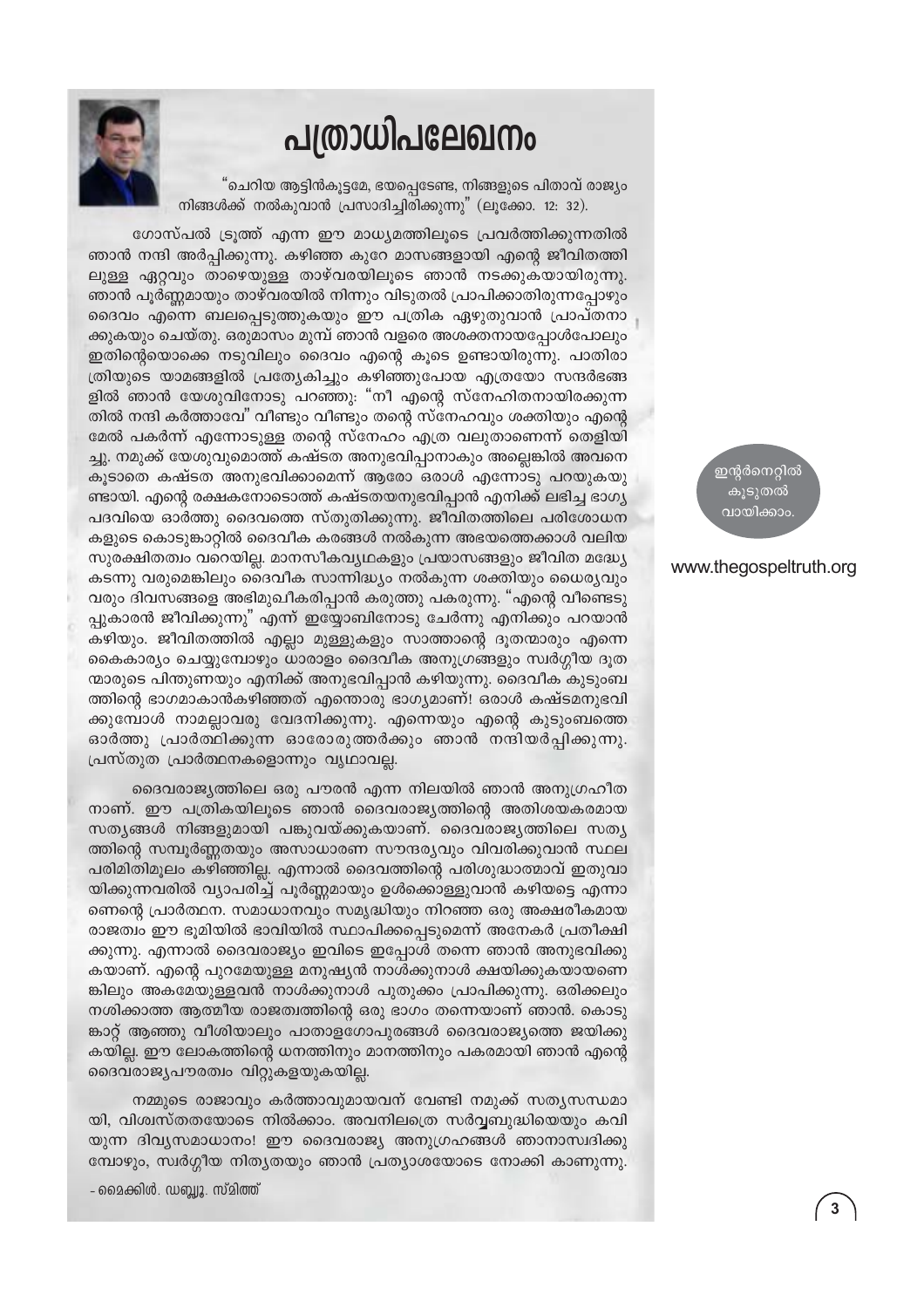## വേദപുസ്തക പഠനസഹായി

വിഷയം : ദൈവരാജ്വം

## വായനഭാഗം:

ലുക്കോസ് 1: 31–33 "നീ ഗർഭം ധരിച്ച് ഒരു മകനെ പ്രസവിക്കും. അവന് യേശു എന്ന് പേർവിളിക്കണം. അവൻ വലിയ വൻ ആകും. അത്യുന്നതന്റെ പുത്രൻ എന്ന് വിളിക്കപ്പെടും. കർത്താവായ ദൈവം അവന്റെ പിതാവായ ദാവീദിന്റെ സിംഹാസനം അവന് കൊടുക്കും. യാക്കോബ് അവൻ ഗൃഹ ത്തിന് എന്നേക്കും രാജാവായിരിക്കും. അവന്റെ രാജ്യത്തിന് അവസാനം ഉണ്ടാകയില്ല. എന്നു പറഞ്ഞു".

രത്ന ചുരുക്കം: ദൈവരാജ്യം എന്നത് ഭാവിയിൽ സ്ഥാപിക്കപ്പെടാൻ പോകുന്ന അക്ഷരീകമായ രാജത്വമല്ല, മറിച്ച് യേശു ക്രിസ്തുവിനാൽ നമ്മുടെ ഹൃദയങ്ങളിൽ സ്ഥാപിക്കപ്പെടുന്ന ആത്മീയ രാജ ത്വത്തെ കൂറിച്ചത്രെ അർത്ഥമാക്കുന്നത്.

#### L രാജത്വത്തിന്റെ സ്ഥാനം

- A. യോഹന്നാൻ 18: 36-37 ഐഹീകമല്ല.
- B. ലൂക്കോസ് 17: 20−21 അത് നമ്മുടെഇടയിൽ
- Ш. ഈ രാജത്വം ആത്മീകമാകുന്നു.
	- $A$  ഭറാമർ 14: 17 നീതി. സമാധാനം. സന്തോഷപ
	- $B$  1 കൊരി 4: 20 രാജത്വത്തിന്റെ ശക്തി.
- III രാജ്യസ്ഥാപന സമയം:
	- A ലൂക്കോസ് 16: 16, യോഹന്നാൻ സ്നാപകന്റെ ദൈവ രാജ്യ പ്രസംഗം
	- $B$  ലൂക്കോസ് 4: 43, യേശുവിന്റെ രാജത്വപ്രസംഗം
	- C മർക്കൊസ് 1: 14-15 കാലം തികഞ്ഞു; ദൈവരാജ്യം സമീപി ച്ചിരിക്കുന്നു. മാനസാന്തരപ്പെട്ട് സുവിശേഷത്തിൽ വിശ്വസിപ്പീൻ എന്നു പറഞ്ഞു.
	- $\mathsf D$  മർക്കൊസ് 9: 1 ശിഷ്യന്മാരുടെ മരണത്തിനു മുമ്പേ ദൈവരാജ്യ സ്ഥാപനം.
	- E അപ്പൊ. 1: 1-3 പരിശുദ്ധാത്മാ വിന്റെ വാഗ്ദത്ത നിവർത്തീക രണം

## IV രാജ്യത്തിലേക്കുള്ള പ്രവേശനം

- A യോഹന്നാൻ 3: 3, വീണ്ടും ജനനം പ്രാപിക്കണം.
- $B.$  ലൂക്കോ. 16: 6 അതിനെ കൈവ ശമാകുവാൻ ഉത്സാഹമുള്ളവരാ കുക

#### $\mathbf V$ ദൈവരാജ്യത്തിലെ വാഴ്ച

- വെളി. 1: 5-6 അവൻ നമ്മെ രാജ A കീയ പുരോ ഹിത രാക്കി ത്തീർത്തു.
- B 1 പത്രൊ. 2: 9-10 തെരഞ്ഞെടു ക്കുപ്പെട്ട ജാതിയും ഒരു വിശുദ്ധ വംശവും.
- $C$  റോമർ 6: 14-15 പാപത്തിന്മേ ലുള്ള നമ്മുടെ ശക്തി.
- D. 1 യോഹ. 5-4 ലോകത്തിനേ ലുള്ള ശക്തി
- E. വെളി. 15: 2-3 ദുരുപദേശത്തി ന്മേലുള്ള ജയജീവിതം.
- ലൂക്കോസ് 10: 17-20 പിശാചിന്മേ F ലുള്ള ശക്തി.

## VI സ്ഥാപിതമായ ദൈവരാജ്യ ത്തിന്റെ തെളിവ്

- A എബ്രായർ 12: 28 നാം ഒരു രാജത്വം സ്വീകരിച്ചു.
- B. കൊലൊ. 1: 12-13 അവൻ നമ്മെ രാജ്യത്തിനവകാശികളാക്കി ത്തീർത്തു.
- С വെളി. 1: 9 രാജ്യത്തിൽ ആയി രുന്ന യോഹന്നാൻ

## VII രാജത്വത്തിന്റെ കാലയളവ്

A യെശയ്യ 9: 6–7 എന്നെക്കുമായി സ്ഥാപിക്കപ്പെട്ടു ദാനിയേൽ 2: 44 ഒരിക്കലും തക രാത്ത

## വെല്ലുവിളി

ലുക്കോ. 12: 31-32 അവന്റെ രാജ്യം അന്വേഷിപ്പീൻ അതോ ടുകൂടെ നിങ്ങൾക്ക് ഇതും കിട്ടും. ചെറിയ ആട്ടിൻകുട്ടമെ ഭയപ്പെടരുത്. നിങ്ങളുടെ പിതാവ് രാജ്യം നിങ്ങൾക്ക് നൽകുവാൻ പ്രസാദിച്ചിരിക്കുന്നു.



## ഇതിൽ കാര്വമുണ്ടോ?

"നിങ്ങൾക്കാവശ്യമു ള്ളത് നിങ്ങൾ വിശ്വസിക്കു ക. എനക്കാവശൃമുള്ളത് ഞാനും വിശസിക്കുന്നു. നാമെല്ലാവരും ഒരേ സ്ഥല ത്തേക്കല്ലേ പോകുന്നത്. ഉപ ദേശത്തിലൊന്നും ഒരു കാര്യവുമില്ലന്നെ" നാമധേയ ക്രിസ്ത്യാനികൾ പൊതുവെ പറയാറുണ്ട്.

ദൈവശാസ്ത്രത്ത<u>െ</u> ക്കുറിച്ചും വേദപുസ്ത സത്യ ങ്ങളെക്കറിച്ചുമുള്ള തെറ്റായ ഒരു ധാരണയാണിത്.

ദൈവരാജ്യത്തിന്റെ സത്യസന്ധമായ ഉപദേശം ആത്മീയ ദൈവരാജ്യം എന്നതാണ് കാര്യം. ഈ യാഥാർത്ഥ്യം നിലനില്ക്കേ, മനുഷ്യൻ തന്റെ ദൈനംദിന ജീവിത യാത്രയിൽ ആത്മീക ദൈവരാജ്യത്തിന്റെ പ്രാധാ ന്യത ഉൾക്കൊണ്ട് ജീവിക്കേ ണ്ടതും ഒരിക്കലും സംഭവി ക്കാത്ത അക്ഷരീകമായ രാജ്യത്തിന്റെ നിറവേറലി നായി കാത്തിരിക്കുന്നത് ഒഴി വാക്കേണ്ടതുമാണ്.

പാപികൾക്ക് രക്ഷപ്രാ പിക്കുവാൻ മറ്റൊരു അവ സരം ഇനി ശേഷിക്കുന്നില്ല. ദൈവവുമായി സമാധാന ബന്ധം സ്ഥാപിക്കുവാൻ രണ്ടാമതൊരു അവസരം ഭാവിയുഗത്തിലുണ്ടാവില്ല. "ഇപ്പോഴാകുന്നു രക്ഷാദി വസം

ഇതിൽ കാര്വമുണ്ട്

 $\sqrt{4}$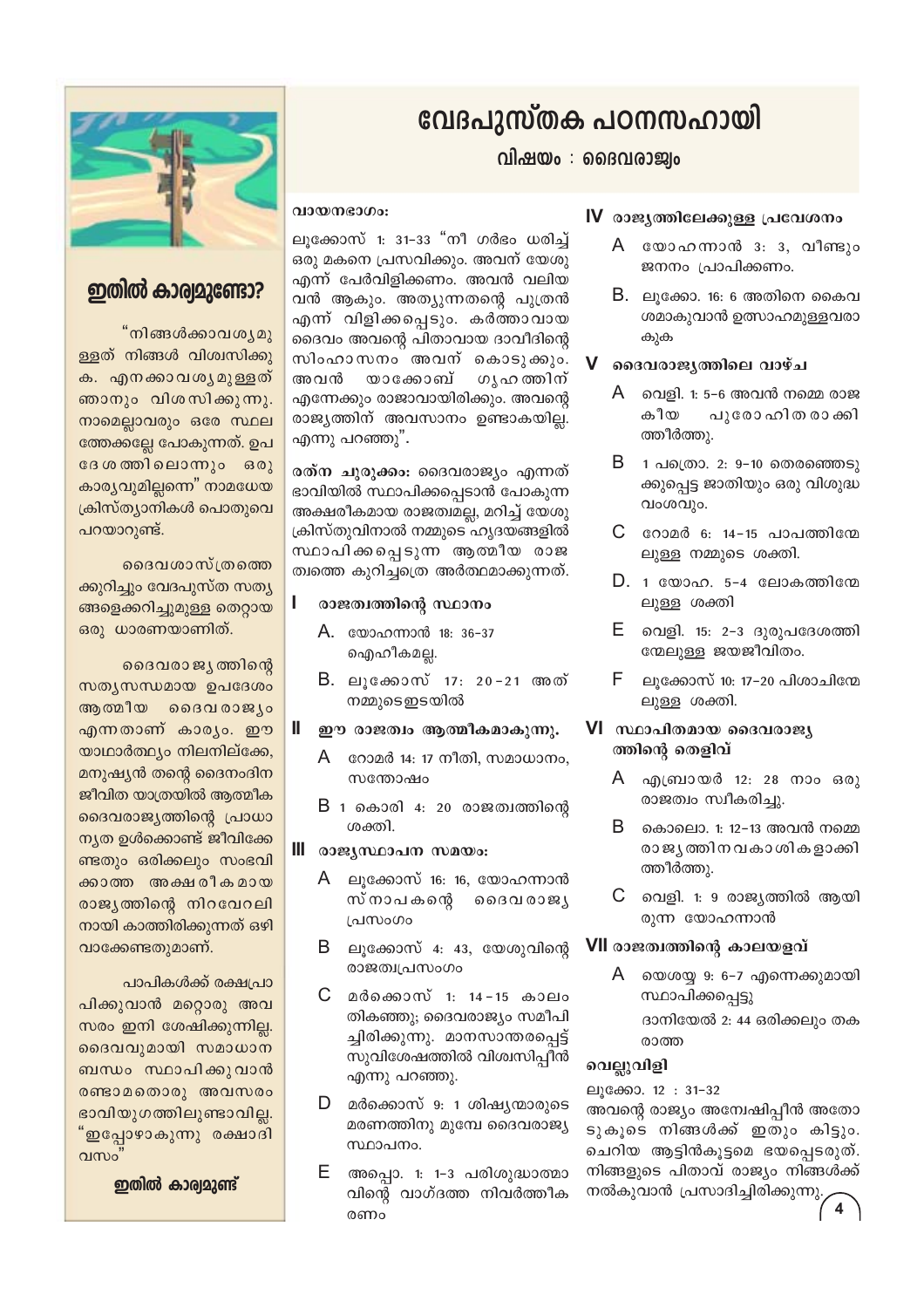## லைமெல்லு –ബൈബിൾ പഠന ഉപപാഠം–

ലെ ഒരു സിംഹാസനവും രാജാവും ഉള്ള രാഷ്ട്രീയ അധികാരമല്ല ദൈാവരാജ്യത്തിന് ഉള്ളത്.

### ദൈവരാജ്യം ആത്മീകമാണ്.

ദൈവരാജ്യം ഓരോ ദൈവമക്കളുടെയും ഹൃദ യത്തിലെ ആത്മീക സാമ്രാജ്യമാണ്. അത് ഓരോ വിശ്വാസിയുടെയും ജീവിതത്തിലെ നീതിയും സമാ ധാനവും പരിശുദ്ധാത്മാവിലെ സന്തോഷവും ആകു ന്നു. ഭരണകൂടങ്ങളുടെ ബാഹ്യമായ പ്രവർത്തനങ്ങ ളിൽ അധിഷ്ഠിതമായതല്ല യഥാർത്ഥ സമാധാനം. ഹൃദ യത്തിൽ ദൈവത്തിന്റെ പ്രവർത്തിയുടെ ഫലമായാണ് വരുന്നത്. "സമാധാനം ഞാൻ സമാധാനം നിങ്ങൾക്കുതന്നിട്ടു പോകുന്നു. എന്റെ സമാധാനം

ഞാൻ നിങ്ങൾക്ക് തരുന്നു" എന്ന് യേശു പറഞ്ഞു (യോ  $\Omega$ . 14: 27).

## യേശു ദൈവരാജ്യം സ്ഥാപി ച്ചു.

ദൈവരാജ്യം സമീപിച്ചി രിക്കുകയാൽ മാനസാന്തരപ്പെ ടുക എന്ന അഭ്യർത്ഥനയുമാ യാണ് സ്നാപകയോഹന്നാൻ ശുശ്രൂഷ ആരംഭിക്കുന്നത്. ന്യായ പ്രമാണത്തിന്റെയും പ്രവാചകന്മാരുടെയും കാലം യോഹന്നാൻ വരെ ആയിരു ന്നു. അന്നു മുതൽ ദൈവരാ ജ്യത്തെ സുവിശേഷിച്ചു വരു

ന്നു. എല്ലാവരും ബലാല്ക്കാരേണ അതിൽ കടക്കു വാൻ നോക്കുന്നു (ലൂക്കോ. 16: 16) "കാലം തികഞ്ഞു ദൈവരാജ്യം സമീപിച്ചിരിക്കുന്നു; മാനസാന്തരപ്പെട്ട് സുവിശേഷത്തിൽ വിശ്വിസിക്കുവിൻ" എന്ന് യേശു വ്യക്തമായി പഠിപ്പിച്ചു (മർക്കൊസ് 1: 15). ദൈവരാജ്യം ഭാവികാലത്തിൽ വരുവാനുള്ളതല്ല അത് യേശുക്രി സ്തുവിനാൽ സ്ഥാപിതമായി. "പിന്നെ അവൻ അവ രോട്: ദൈവരാജ്യം ശക്തിയോടെ വരുന്നത് കാണു വോളം മരണം ആസ്വദിക്കാത്തവർ ചിലർ ഈ നില്ക്കു ന്നവരിൽ ഉണ്ട് എന്നു ഞാൻ സത്യമായി നിങ്ങളോടു പറയുന്നു എന്നു പറഞ്ഞു" (മർക്കൊസ് 9: 1).

### ഈരാജ്യത്തിൽ നമുക്ക് എങ്ങനെ പ്രവേശിക്കാം?

യേശു നിക്കൊദെമോസിനോട് പറഞ്ഞു "പുതു തായി ജനിച്ചില്ല എങ്കിൽ ദൈവരാജ്യം കാണുവാൻ ആർക്കും കഴിയുകയില്ല (യോഹ. 3: 3). പാപങ്ങളെ ക്കുറിച്ച് അനുതപിച്ച് യേശുവിനെ ജീവിതത്തിൽ രാജാ വായി അംഗീകരിക്കുമ്പോൾ മനുഷ്യൻ ദൈവരാജ്യ ത്തിൽ പ്രവേശിക്കുന്നു. പെന്തക്കോസ്തുനാളിൽ വിശ്വാസികളുടെ ഹൃദയം പരിശുദ്ധാത്മാവിനാൽ പൂർണ്ണമായി നിറച്ച് ദൈവരാജ്യത്തിന്റെ ശക്തി അവ രിൽ പകർന്നു (അ.പ്ര. 2). പരിശുദ്ധാത്മാവിന്റെ വര

## യഹുദന്മാർ രാഷ്ട്രീയ മോചനം അന്വേഷിച്ചു

റോമാ ഭരണകൂടത്തിന്റെ അധീനതയിലായിരുന്ന യഹുദജനം മശിഹാ വരുമ്പോൾ റോമൻ ആധിപത്യ ത്തിൽ നിന്നും അവരെ വിടുവിച്ച് മശിഹാ സ്ഥാപിക്കുന്ന രാജ്യത്തിലെ പ്രജകളായിരിക്കുവാൻ കാത്തിരുന്നു. ദൈവ പൂത്രൻ അധികാരത്തോടെ വാഴുമ്പോൾ സമാധാനവും സൗഖ്യവും വിടുതലും ഉള്ള സമയത്തെക്കുറിച്ച് പ്രവാ ചകന്മാർ മുൻപുകൂട്ടി പറഞ്ഞത് അവൻ വായിച്ചിരുന്നു. അപ്പൊസ്തലന്മാർക്ക് പരിശുദ്ധാത്മാവിനെ ലഭിക്കുന്ന തിനു മുൻ അവരും ക്രിസതുവിനോട് കർത്താവേ നീ യിസ്രായേലിന് ഈ കാലത്തിലോ രാജ്യം യഥാസ്ഥാന മാക്കി കൊടുക്കുന്നത് എന്ന് ചോദിച്ചു (അ.പ്ര. 1: 6) ഒരു

ജനത എന്ന നിലയിൽ യഹൂദന്മാർക്ക് രാജ്യം പുന:സ്ഥാപിച്ച് കിട്ടാതി രുന്നതിനാൽ ക്രിസ്തു വിനെ അവർ ദൈവപു ത്രൻ എന്ന് അംഗീകരി ക്കാതെ തള്ളിക്കളഞ്ഞു. അവരും മറ്റ് അനേകം നാമധേയ ക്രിസ്തൃനി കളും മശിഹാ വന്ന് അവിടുത്തെ രാജ്യം ഈ ലോകത്തിൽ സ്ഥാപി ക്കുന്ന ഒരു സമയത്തെ കാത്തി രി ക്കു ന്നു ണ്ട് . എന്നാൽ അത് ഒരി ക്കലും വരു കയില്ല.

ദൈവത്തിന്റെ വചനം വളരെ വ്യക്തമായി നമ്മെ പഠിപ്പി ക്കുന്നത് ക്രിസ്തുവിന്റെ ഒന്നാമത്തെ വരവിൽ ആ രാജ്യം സ്ഥാപിക്കപ്പെട്ടു എന്നാണ്. ഭാവിയിൽ ഒരു കാലത്ത് ദൈവരാജ്യം സ്ഥാപിക്കപ്പെട്ട് കാണുവാൻ കാത്തിരിക്കു ന്നവർ ഇപ്പോൾ ഇവിടെയുള്ള ദൈവരാജ്യത്തിന്റെ സന്തോഷവും ആനന്ദവും നഷ്ടപ്പെടുത്തുകയാണ്.

### ദൈവരാജ്യം ഐഹികമല്ല.

മശിഹാ വന്ന് അക്ഷരീകമായ ദൈവരാജ്യം ഭൂമി യിൽ സ്ഥാപിക്കുന്നത് ജനം കാത്തിരിക്കുകയാണ് എന്ന് യേശു അറിഞ്ഞിരുന്നു. അതുകൊണ്ട് ക്രൂശീകരണത്തിനു മുമ്പ് പീലാത്തോസിനോട് "എന്റെ രാജ്യം ഐഹികമല്ല; എന്റെ രാജ്യം ഐഹീകമായിരിന്നു എങ്കിൽ എന്നെ യഹൂ ദരന്മാരുടെ കയ്യിൽ ഏല്പിക്കാത്തവണ്ണം എന്റെ ചേവർ പോരാടുമായിരുന്നു. എന്നാൽ എന്റെ രാജ്യം ഐഹീക മല്ല എന്ന് യേശുപറഞ്ഞു (യോഹ. 18: 36). ദൈവരാജ്യം അക്ഷരീകമായി ഈ ഭൂമിയിൽ ആകുന്നു എന്നു പഠിപ്പി ക്കൽ ഈ വചനത്തെ മാറ്റിക്കളയുന്നു. ദൈവരാജ്യം എപ്പോൾ വരും എന്ന് പരീശന്മാർ ചോദിച്ചതിന് "ദൈവ രാജ്യം കാണത്തക്കവണ്ണല്ല വരുന്നത്; ഇതാ ഇവിടെ എന്നും അതാ അവിടെ എന്നും പറയുകയും ഇല്ല; ദൈവ രാജ്യം നിങ്ങളുടെ ഇടയിൽ തന്നെ ഉണ്ടല്ലോ എന്ന് യേശു ഉത്തരം പറഞ്ഞു" (ലൂക്കോ. 18: 20-21). ഭൂമിയിലെപ്പോ



സാന്തരപ്പെട്ട് സുവിശേഷത്തിൽ വിശ്വിസിക്കുവിൻ" എന്ന്

യേശു വ്യക്തമായി പഠിപ്പിച്ചു (മർക്കൊസ് 1: 15).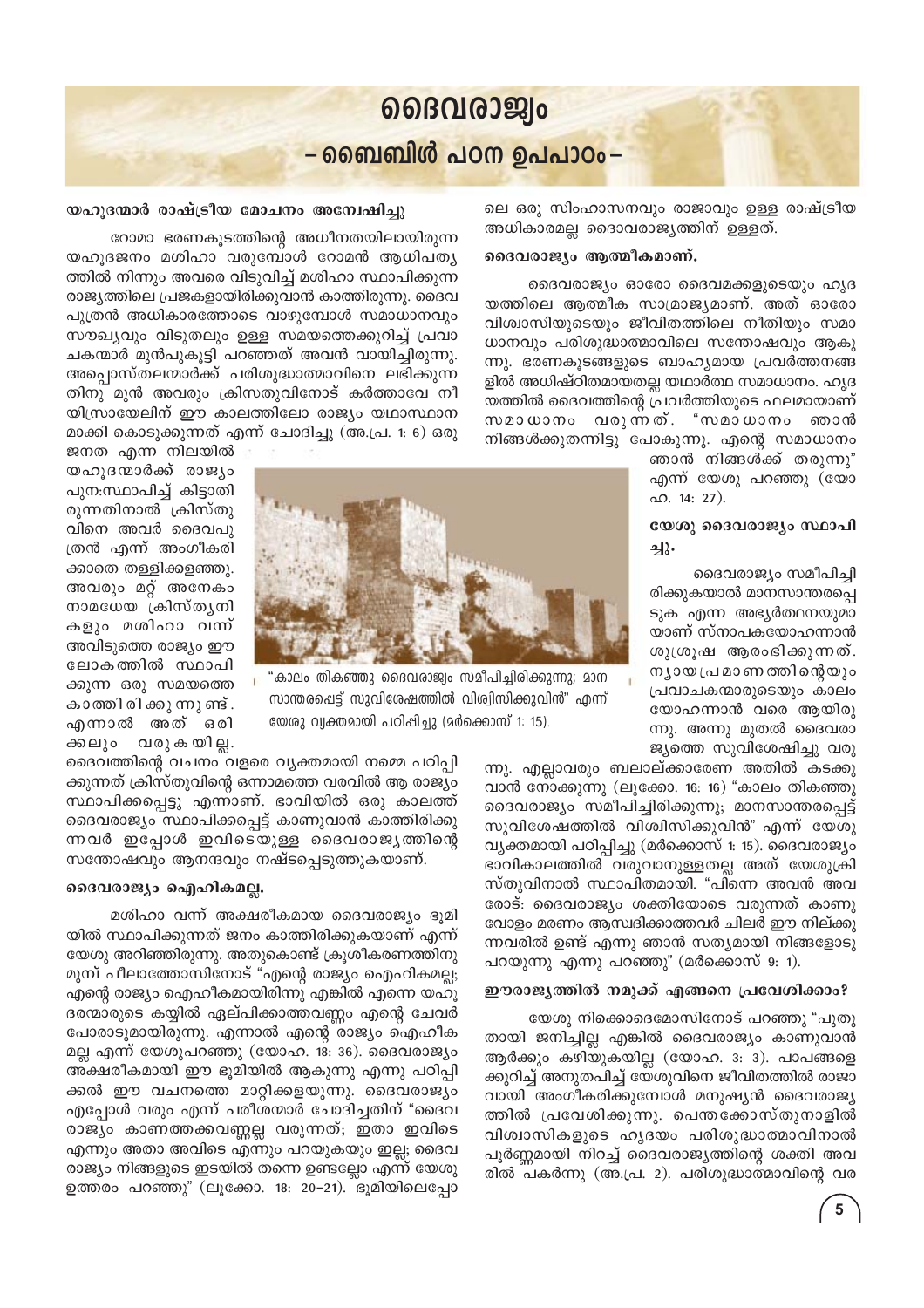ങ്ങളിൽ ലഭിക്കുന്ന ശക്തി, സമാധാനം സന്തോഷം, നേതൃത്വം, വിശുദ്ധി എന്നിവയിൽ കുടി ദൈവരാജ്യ ത്തിന്റെ പൂർണ്ണത അനുഭവിക്കുവാൻ കഴിയും.

## ദൈവരാജ്യത്തിൽ വാഴുന്നത്

യേശു "പിതാവായ ദൈവത്തിന് നമ്മെ രാജ്യവും പുരോഹിതന്മാരുമാക്കി തീർത്തിരിക്കുന്നു" (വെളി. 1: 6). ക്രിസ്ത്യാനികൾ ഈ ആത്മീക സാമ്രാജ്യത്തിൽ പാപം, സ്വയം, ലോകം, വ്യാജമതം എന്നിവയുടെ മേൽ ജയം നേടുന്നു. ക്രിസ്തു ഇന്ന് അവിടുത്തെ സഭ യുടെമേൽ ഭരണം നടത്തുന്ന സർവ്വശക്തിയുള്ള രാജാവും (കൊലൊ. 1: 18). വിശ്വാസികളുടെ ഹൃദ യതത്തിൽ തന്റെ നിയമങ്ങളും എഴുതുന്നു. യേശു വിടു വിക്കുകയും സൗഖ്യമാക്കുകയും ശുദ്ധീകരിക്കുകയും ചെയ്യുന്നു.

## എല്ലാവർക്കും പ്രവേശനം

ദൈവരാജ്യത്തിന്റെ കെട്ടുപണി എല്ലാവ്യക്തി കൾക്കും യേശുക്രിസ്തുവിൽ കൂടി അതിൽ പ്രവേശി ക്കുവാൻ കഴിയുന്ന വിധമാണ്. "ആകയാൽ നാം ഇളകാത്ത രാജ്യം പ്രാപിക്കുന്നതുകൊണ്ട് നാം നന്ദിയു ള്ളവരായി ദൈവത്തിനു പ്രസാദം വരുമാറ് ഭക്തിയോടും ഭയത്തോടും കൂടെ സേവ ചെയ്യുക" (എബ്രാ. 12: 28).

ദൈവരാജ്യം മുമ്പുകൂട്ടി പ്രവ ച്ചിരുന്നതും, യേശുക്രിസ്തു വിന്റെ ഒന്നാമത്തെ വരവി ങ്കൽ അത് നിവൃത്തിയാകു കയും ചെയ്തു. അവിടുത്തെ രാജ്യം എന്നെന്നേയ്ക്കും നിലനില്ക്കുന്നതും അവ സാനം ഇല്ലാ ത്തതും ആകുന്നു (യെശ. 9: 6-7).



കുറിപ്പ്: യേശുക്രിസ്തു രണ്ടാമത് വരുന്നത് സക ലജനത്തെയും ദൈവത്തിന്റെ ന്യായവിധിയിലേക്ക് നയി ക്കുവാനാണ്. ഈ കാണുന്ന ലോകം നശിപ്പിക്കപ്പെടും (2 പത്രൊസ് 3: 10−12). നീതിമാന്മാർ സ്വർഗ്ഗത്തിൽ പ്രവേ ശനം നേടുകയും അനീതിയുള്ളവർ എന്നെന്നേയ്ക്കു മായി നിത്യ നരകത്തിലേയ്ക്കും തള്ളപ്പെടും. അടുത്ത ലക്കം അതിനെക്കുറിച്ച് പഠിക്കാം.

**MWS** 



സ്ഥാപിതമാണ്.

തത്സമയത്ത് സഹായത്തിനുള്ള കൃപപ്രാപിക്കുവാ നുമായി നാം ധൈര്യത്തോടെ കൃപാസനത്തിന് അടുത്തു ചെല്ലുക.

### രാജാവിന്റെ പരിപാലനത്തിൽ പെട്ട ഒരു രാജ്യം

മത്തായി 28:18 യേശു സ്വർഗ്ഗത്തിലും ഭൂമിയിലും സകല അധികാരവും എനിക്കു നല്കപ്പെട്ടിരിക്കുന്നു.

ജനത്തോടുകൂടെ വസിക്കുകയും ചെയ്യുന്നു. അവിടുന്ന് സഭയുടെ തലവനായി സിംഹാസനത്തിൽ ഇരിക്കുന്നു. അവിടുത്തെ വിശുദ്ധന്മാരുടെ ഹൃദയത്തിലുള്ള വിശുദ്ധിയുടെ പ്രമാണം അവരുടെ ജീവിതത്തെ ഭരി ക്കുന്നു. അതുകൊണ്ട് ദൈവരാജ്യം ഇപ്പോൾതന്നെ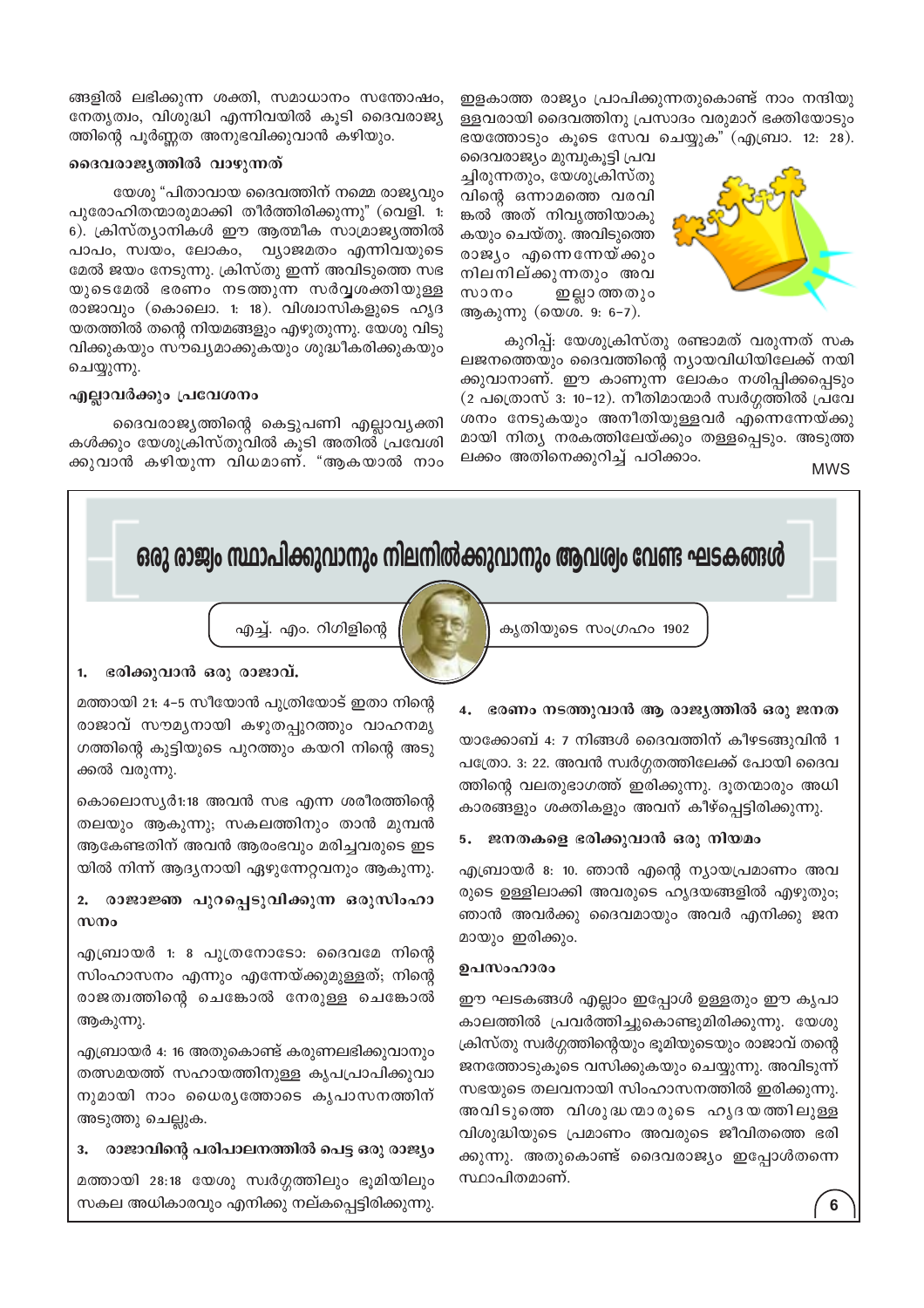

## പ്രവചനം

## നിവൃത്തി

| യെശയ്യാ 2: 2-4 ദൈവത്തിന്റെ ആലയം സ്ഥാപിത<br>മായി (മീഖാ 4: 1-7) | എബ്രായർ 12: 22-23 നിങ്ങൾ വന്നിരിക്കുന്നത്<br>സീയോൻ പർവ്വതത്തിൽ                                                               |
|---------------------------------------------------------------|------------------------------------------------------------------------------------------------------------------------------|
| സങ്കീർത്തനം 2: 6–9 പുത്രന്റെ രാജ്യം                           | അ.പ്ര. 13: 33 യേശുവിനെ ഉയർത്തെഴുന്നേ<br>ല്പിച്ചു.                                                                            |
| സങ്കീർത്തനം 110: 1–3 യഹോവ സീയോനിൽ<br>വാഴുന്നു.                | അ.പ്ര. 2: 30. 32 - 36 യേശുവിനെ ദൈവം<br>കർത്താവും ക്രിസ്തുവുമാക്കിവെച്ചു                                                      |
| ദാനിയേൽ 7: 14 അവൻ ആധിപത്യവും മഹത്വും<br>രാജത്വവും ലഭിച്ചു.    | എഫേസൃർ 1: 20−22 എല്ലാ വാഴ്ചയ്ക്കും അധികാര<br>ത്തിനും മീതെ ക്രിസ്തുവിനെ തലയാക്കിവെച്ചു.                                       |
| യെശ. 35: 6-7 വ്യാധിയും ദീനവും സൗഖ്യമാക്കും                    | മത്തായി 4: 23-24; 8: 16-17 സകല ദീനത്തെയും<br>വ്യാധിയേയും യേശു സൗഖ്യമാക്കി.                                                   |
| യെശ. 35: 6–7 വരണ്ട നിലം നീരുറവുകളാകും                         | യോഹ. 4 : 14 യേശു ജീവജലം കൊടുക്കുന്നു.<br>യോഹ. 6: 35 യേശുവിൽ വിശ്വസിക്കുന്നവന് ഒരു<br>നാളും വിശക്കുകയുമില്ല ദാഹിക്കുകയുമില്ല. |
| മീഖാ 4: 3-4 ആരെയും ഭയപ്പെടാതെയുള്ള<br>സമാധാനം                 | യോഹന്നാൻ 14: 27 യേശു സമാധാനം ആകുന്നു.                                                                                        |



സീഭയാൻ പർവ്വതത്തിന്ദും ജീവന്ദുള്ള ഉദെവത്തിന്റെ നഗരമായ സ്വർഗ്ഗീയ ൭ൕരുശലേമിനും അടുക്കലഭശ്ര றினும் வறிறிணுறை,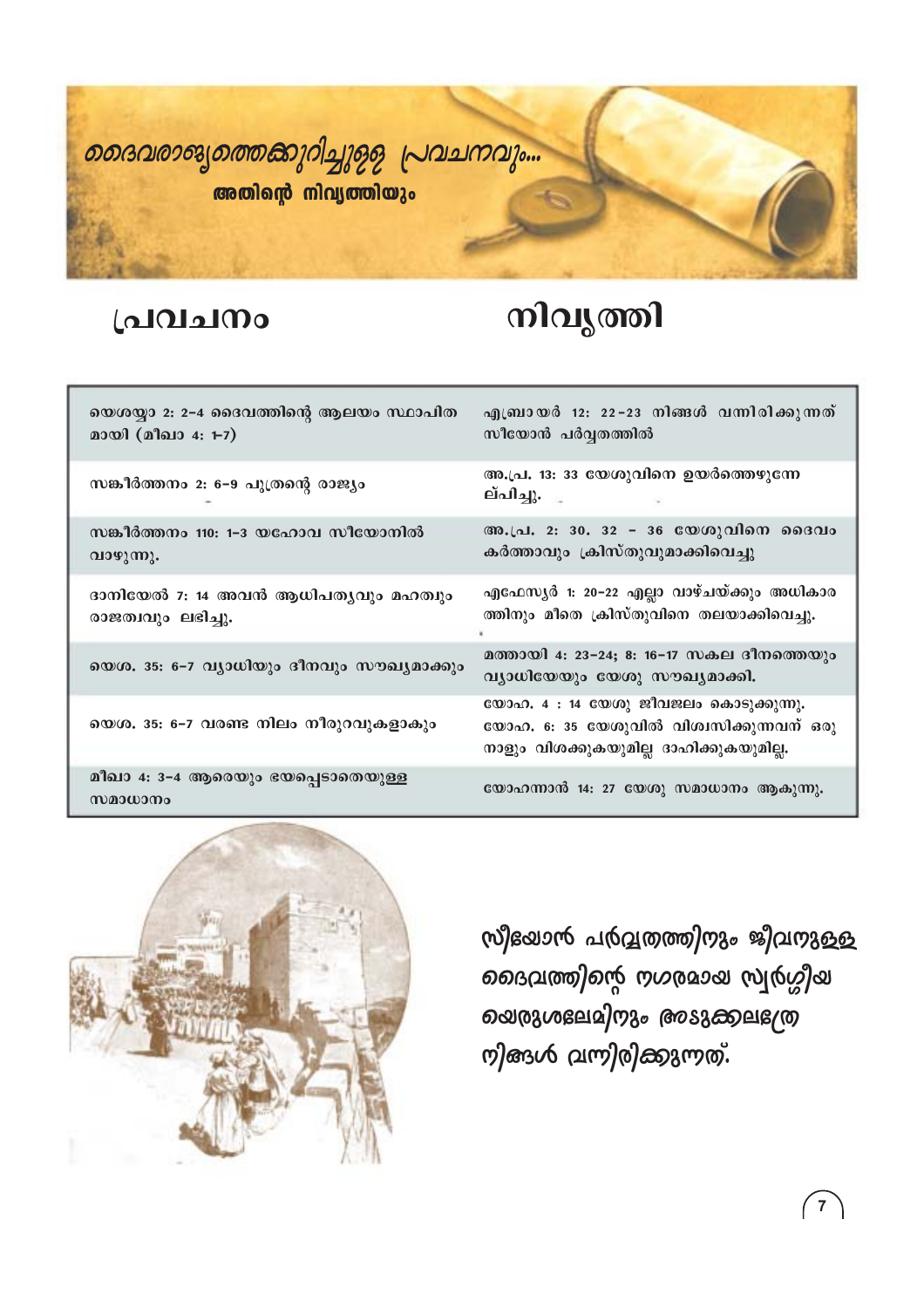സ്ഥലം മഹത്വമുള്ളതായിരിക്കും  $10$ ). ക്രിസ്തു  $($  @  $\omega$   $\omega$ .  $11:$ വിനെക്കുറിച്ച് വീണ്ടും ഈ സൂചന കൾ യിരെമ്യാവ് 23: 5; വെളിപ്പാട് 5: 5 വാകൃങ്ങളിൽ വായിക്കുന്നത് ദാവീ ദിന് നീതിയുള്ളൊരു മുള, യെഹൂദാ ഗോത്രത്തിലെ സിംഹവും ദാവീ ദിന്റെ വേരുമായവൻ എന്നുമാണ്.

അ പ്പൊസ്തലനായ പൗലൊസ് യെശ. 11-ൽ നിന്ന് ഉദ്ധ രിച്ച് വായനക്കാരെ ഉണർത്തുന്നത് ക്രിസ്തുവിൽ നിറവേറ്റപ്പെട്ടതി നെയാണ്. "സകല ജാതികളുമായു ള്ളോരെ കർത്താവിനെ സ്തുതിക്കു വിൻ, സകല വംശങ്ങളും അവനെ സ്തുതിക്കട്ടെ" എന്നും പറയുന്നു.

> "യിശ്ശായിയുടെ വേരും ജാതികളെ ഭരിക്കുവാൻ എഴുന്നേല്ക്കുന്നവനുമായ വൻ ഉണ്ടാകും. അവനിൽ ജാതികൾ പ്രത്യാശ വയ്ക്കും" എന്നു യെശയ്യാവ് പറയുന്നു. എന്നാൽ പ്രത്യാശ നൽകുന്ന ദൈവം പരിശുദ്ധാത്മാവിന്റെ ശക്തി യാൽ നിങ്ങൾ പ്രത്യാശ യിൽ സമൃദ്ധിയുള്ളവരായി വിശ്വസിക്കുന്ന തിലുള്ള സകല സന്തോഷവും സമാ ധാനവും കൊണ്ടു നിങ്ങളെ നിറയ്ക്കുമാറാകട്ടെ (റോമർ  $15: 8-13$ ).

റോമിലുള്ള സഭ യോട് പൗലൊസ് നിർദ്ദേശി ക്കുന്നത് പരിശുദ്ധാത്മാ വിന്റെ സഹാ യ ത്താൽ

ദൈവരാജ്യത്തിലേക്ക് പ്രവേശിച്ച ജാതികളെയും സ്വീകരിക്കണം എന്നാണ്. ക്രിസ്തുവിനെ ക്രൂശിച്ച് അവിടുന്ന് മരിച്ച് ഉയർത്തെഴുന്നേറ്റ പ്പോൾ സകല മാനരാശിക്കും ദൈവരാജൃത്തിലേക്ക് പ്രവേശനം സാദ്ധ്യമായി. യെഹൂദാ ക്രിസ്ത്യാ നികളെ മാത്രമല്ല വിജാതിയരായ ക്രിസ്ത്യാനികളെയും ക്രിസ്തു ഭരി ക്കുന്നു. "അവൻ സ്വന്തത്തിലേയ്ക്കു വന്നു; സ്വന്തമായവരോ അവനെ കൈകൊണ്ടി ല്ല. അവനെ കൈകൊണ്ട് അവന്റെ നാമത്തിൽ

ദൈവരാജ്യം ആത്മീക രാജ്യം ആയതിനാൽ അത് ഈ ലോക രാജ്യം അല്ല എന്ന് യേശു പഠിപ്പി ച്ചു. യേശുക്രിസ്തുവിൽകൂടെ ലഭി ക്കുന്ന രക്ഷയുടെ അത്ഭുതമാർന്ന സമാധാനത്തിന്റെയും ഐകൃതയു ടെയും മനോഹരമായ വിവരണ മാണ് യെശയ്യാ 11–ാം അദ്ധ്യായ ത്തിൽ പ്രതീകാത്മകമായി കാണുന്ന ത്. ഈ പ്രവചനത്തിന്റെ പൂർത്തീക രണ ത്തി നായി  $m$ o ഇനി കാത്തിരിക്കേണ്ടതില്ല; അത് മശിഹാ യുടെ ആദ്യത്തെ വരവിൽ നിവൃത്തി ആയി.

ഈ പ്രവചനത്തിന്റെ ശരി യായ സന്ദർഭം മനസ്സിലാക്കുവാൻ



ഇവിടെ ഉദ്ധരിച്ചിരിക്കുന്ന മൃഗങ്ങൾക്ക് അക്ഷരീക അർത്ഥം കല്പിക്കാതെ മനുഷ്വനിൽ അവയ്ക്ക് സമാന മായി കാണുന്ന മൃഗീയ സ്വഭാവത്തെക്കുറിച്ചാണ് എന്ന് മന സ്സിലാക്കുക.

> അതിനോടു ചേർന്നുള്ള ചില വാക്യ ങ്ങൾ നോക്കാം. "എന്നാൽ യിശ്ശായി യുടെകുറ്റിയിൽ നിന്ന് ഒരു മുളപൊട്ടി പുറപ്പെടും; അവന്റെ വേരുകളിൽ നിന്നുള്ള ഒരു കൊമ്പ് ഫലം കായ്ക്കും" (11: 1). ഇതും തുടർന്നുള്ള വചനങ്ങളും ദാവീദിന്റെ പിതാവായ യിശ്ശായുടെ വംശപരമ്പരയിൽപ്പെട്ട ക്രിസ്തുവിനെക്കുറിച്ചല്ലാതെ മറ്റ് ആരെയുമല്ല സൂചിപ്പിക്കുന്നത്. "അന്നാളിൽ വംശങ്ങൾക്കു കൊടി നില് ക്കുന്ന യിശ്ശായി യായി വേരായവനെ ജാതികൾ അന്വേ ഷിച്ചു വരും; അവന്റെ വിശ്രാമ

## ചോദ്വവും ൭ത്തരവും

ചോദ്യം: യെശയ്യാവ് : 11-ാം അദ്ധ്യായത്തിൽ വന്യമൃഗങ്ങൾ ഒരുമിച്ച് സമാധാനത്തോടെ വസി ക്കുന്നതിന്റെ അർത്ഥനം എന്ത്?

ഉത്തരം : ചോദൃത്തിലെ വേദ ഭാഗം നമുക്ക് നോക്കാം.

"ചെന്നായ് കുഞ്ഞാടിനോടു കൂടെ പാർക്കും; പുള്ളിപ്പുലി കോലാ ട്ടുകുട്ടിയോടുകൂടെ കിടക്കും; പശു ക്കിടാവും ബാലസിംഹവും തടി

പ്പിച്ച മൃഗവും ഒരുമിച്ചു പാർക്കും; ഒരു ചെറിയ കുട്ടി അവയെ നടത്തും. പശു കരടിയോടുകൂടെ മേയും, അവയുടെ കുട്ടി കൾ ഒരുമിച്ചു കിടക്കും; സിംഹം കാള എന്നതു വൈക്കോൽ പോലെ തിന്നും മുലകുടിക്കുന്ന സർപ്പ ത്തിന്റെ ശിശു പോതിങ്കൽ കളിക്കും; മുല കുടി മാറിയ പൈതൽ അണലിയുടെ പൊത്തിൽ കൈ ഇട്ടും" (യെശ. 11:  $6-8$ ).

്രകിസ് തു വിന്റെ രാജ്യം ഈ ലോകത്തിൽ സ്ഥാപിക്കുമ്പോൾ പുള്ളി പ്പുലിയും കോലാട്ടുകു ട്ടിയും ചെന്നായും

കുഞ്ഞാടും മുതലായ മൃഗങ്ങൾ എല്ലാം ഒരുമിച്ച് ആയിരമാണ്ട് പാർക്കുന്ന വിവരണം വളരെ മനോ ഹരവും പ്രധാന്യം അർഹിക്കുന്നതു മാണ്. യെശ. 11–ാം അദ്ധ്യായത്തിന്റെ പശ്ചാത്തലത്തിൽ അതു അങ്ങനെ വ്യാഖ്യാനിക്കുന്നത് വചന പ്രകാരം തെറ്റാണ്. മൃഗങ്ങൾ ഉൾപ്പടെ അക്രമ രഹിതവും സമാധാനവും നിറഞ്ഞ തുമായ ഒരു ലോകത്തെ ജനം ഭാവനയിൽ സ്വപ്നം കാണുന്നു. ലോകത്തിന്റെ ആ മഹത്വത്തെ വർണ്ണിക്കുവാൻ മനുഷ്യൻ അതിന്റെ മനോഹര ചിത്രങ്ങൾ വിവരിക്കുന്നു.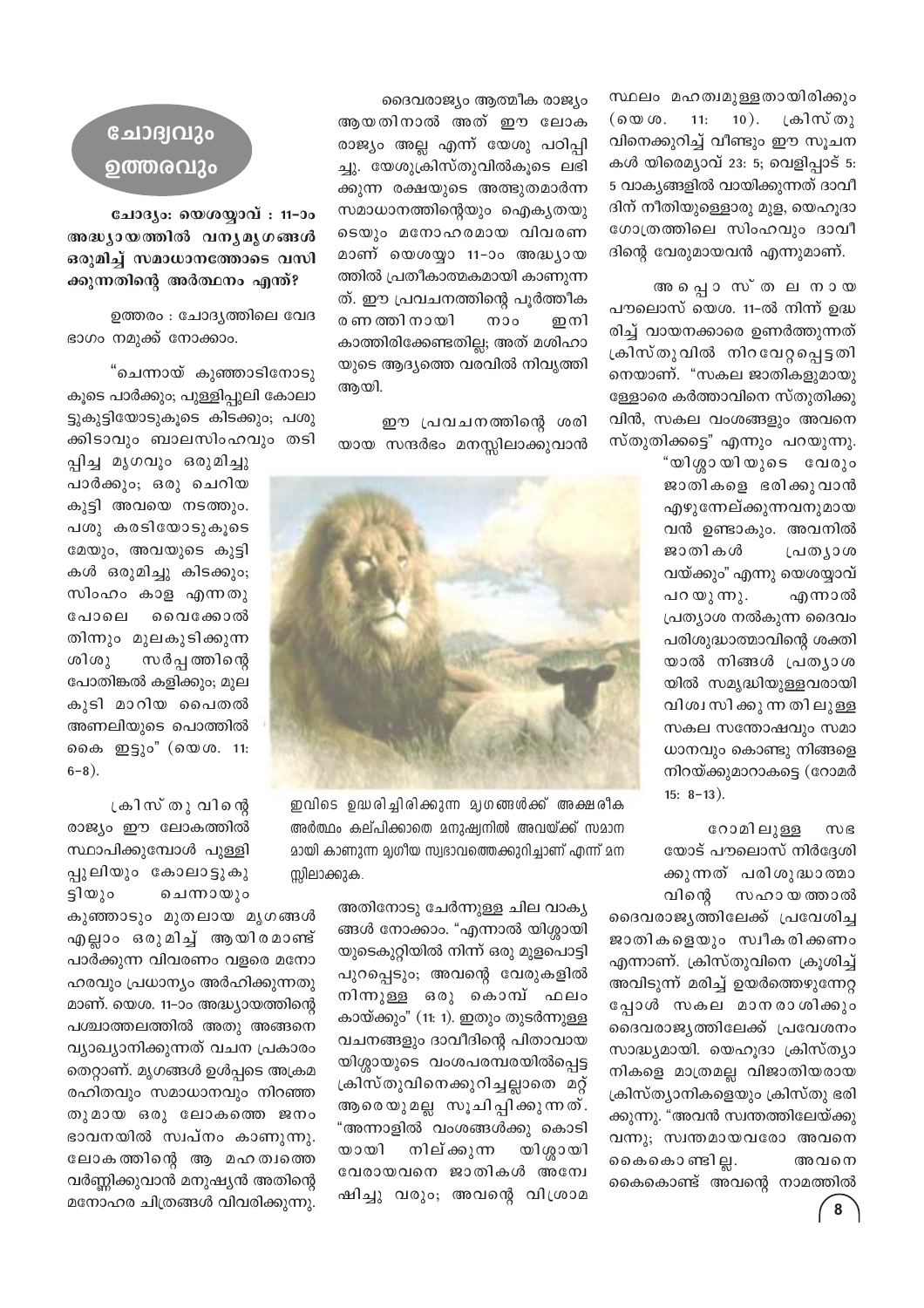ആയതിനാൽ യെശയ്യാവ് 11: 6-8 വാകൃങ്ങൾ പറയുന്നത് സ്വാഭാവിക മായി ശത്രുതയിലിരിക്കുന്നവർക്ക് പരസ്പരമുള്ള സമാധാനത്തിന്റെ കഥയാണ്. വിവിധ പശ്ചാത്തല ത്തിലും സ്വഭാവത്തിലും വ്യക്തിത്വ ത്തിലുമുള്ള ആളുകളുടെ അത്ഭുത മാർന്ന ഐക്യതയുടെ പ്രതീകമാണ്. സ്വഭാവം കൊണ്ട് എതിർക്കുവാൻ കഴിവില്ലാത്ത ആശരണർ. ശക്ത ന്മാരും വിഴുങ്ങിക്കളയുവാൻ കഴിവു ള്ളവരുമായി ഒരുമിച്ച് ഐക്യതയിൽ വസിക്കുന്നതിനെ സൂചിപ്പിക്കുന്നു. ബലമുള്ളവരും ബലഹീനരും, ഇണ ങ്ങുന്ന വരും ഇണങ്ങാത്ത വരും, ദോഷമുള്ളതും ദോഷമില്ലാത്തതും ശാന്തമായി ഒരുമിച്ച് വസിക്കുന്നു. ഇത് എങ്ങനെ സാധിക്കും? അത് സാദ്ധ്യം എന്ന് മാത്രമല്ല ദൈവരാ ജ്യത്തിന്റെ യാഥാർത്ഥ്യം കുടിയാണ്. വിവിധ രാജ്യക്കാരും സ്വഭാവക്കാരും യേശുക്രിസ്തുവിൽ കൂടി ദൈവരാ ജ്യത്തിൽ പ്രവേശിക്കുന്ന അവരുടെ പഴയ സ്വഭാവം മാറിയിട്ട് പുതിയ തായിത്തീരുന്നു (2കൊരി. 5: 17).

ദൈവത്തിന്റെ ജനം ഇന്ന് മശി ഹായുടെ ഭരണത്തിലും ആധിപത്യ ത്തിലും സുരക്ഷിതരും ഐക്യതയും ഉള്ളവരാണ്.അവർ ദിവ്യസ്വഭാവ ത്തിന്റെ കൂട്ടാളികൾ ആയതിനാൽ (2 പത്രോസ് 1: 4) പഴയ ശത്രുതയും ഭീകരമായ സ്വഭാവവും ജഡത്തിന്റെ താല്പരൃങ്ങളും സ്നേഹത്തി ന്റെയും സമാധാനത്തിന്റെയും രൂപ ത്തിലേയ്ക്ക് മാറുന്നു. ഇങ്ങനെ ദൈവരാജ്യത്തിൽ ഇന്ന് നാം ആയി രിക്കുന്നത് എത്ര ആശ്ചര്യം നിഞ്ഞ അനുഭവമാണ്. യെശയ്യാ 11: 6-8 വാകൃങ്ങൾ ഇപ്പോഴുള്ള ദൈവരാജ്യ ഭരണത്തിന്റെ മനോഹരമായ ഒരു ചിത്രമാണ്.

യേശു ക്രിസ് തു വിൽകൂടി ദൈവരാജ്യത്തിന്റെ അനുഗ്രഹമായ സമാധാവും സന്തോഷവും നാം ഈ ജീവിതത്തിൽ ഇവിടെ അനുഭവിക്കു മ്പോൾ സ്വർഗ്ഗത്തിലെ ദൈവത്തിന്റെ സാന്നി ദ്ധ്യ മുള്ള അ  $w$   $\omega$   $\infty$ മുൻകൂട്ടി ദർശിക്കാം.

**MWS** 

നിയമത്തിൽ മാത്രമല്ല പുതിയ നിയ മത്തിലും ഉണ്ട്.

യെഹെസ്ക്കേൽ പ്രവാചകൻ പറഞ്ഞത് അതിന്റെ നടുവിലെ പ്രഭു ക്കന്മാർ ലാഭം ഉണ്ടാക്കേണ്ടതിന് ഇര കടിച്ചു കീറുന്ന ചെന്നായ്ക്കളെ പ്പോലെ രക്തം ചൊരിയുവാനും ദേഹികളെ നശിപ്പിക്കുവാനും നോക്കുന്നു എന്നും (യെഹെ സ്ക്കേൽ 22: 27); യേശു ശിഷ്യന്മാ രോട് പറഞ്ഞത് പോകുവിൻ; ചെന്നാ യ്ക്കളുടെ നടുവിൽ കുഞ്ഞാടുകളെ പ്പോലെ ഞാൻ നിങ്ങളെ അയ യ്ക്കുന്നു (ലൂക്കോസ് 10: 3) എന്നും;



പ്രക്വത്വ ശ്വതുക്കൾ ആയിരിക്കുന്നവർ പരസ്പരം സമാധാനത്തിലായിരിക്കുന്ന കഥ യേശയാ 11: 6 – 8 പറയുന്നു... ബലഹീനനും ബലവാനും തമ്മിൽ എല്ലാം ശാന്തമായി ഒരുമിച്ചു വസിക്കുന്നു....

ഹെരോദാവിനെ ഉദ്ദേശിച്ച്, "നിങ്ങൾ പോയി ആ കുറുക്കനോട്........ (ലൂ ക്കോസ് 13: 32) എന്നുമാണ്. ഈ വ്യക്തികൾ മൃഗങ്ങളുടെ സ്വഭാവ ത്തിനോട് സാദൃശ്യപ്പെടുത്തി പ്രതി പാദിക്കപ്പെട്ടിരിക്കുന്നു. ചെന്നാ യ്ക്കൾ മറ്റുള്ളവരെ നശിപ്പിക്കുവാൻ പുറപ്പെടുന്ന വ്യക്തികളെ പ്രതിനി ധാനം ചെയ്യുന്നു. സൗമൃതയുടെയും താഴ്മയുടെയും പ്രതീകമാണ് കുഞ്ഞാട്. കുറുക്കൻ കൗശലത്തിന്റെ പ്രതീകവും.

വിശ്വസിക്കുന്ന ഏവർക്കും ദൈവമ ക്കൾ ആകുവാൻ അവൻ അധികാരം കൊടുത്തു" (യോഹ. 1: 11-12).

യെശയ്യാ: 11 : 10-ൽ സൂചിപ്പി ക്കുന്ന വിശ്രാമത്തെക്കുറിച്ച് ക്രിസ്തു തന്നെ വിശ്വാസികൾക്ക് പരിചയപ്പെ ടുത്തി കൊടുത്തിട്ടുള്ള താണ്. "അദ്ധ്വാനിക്കുന്നവരും ഭാരം ചുമക്കു ന്നവരും ആയുള്ളോരെ എല്ലാവരും എന്റെ അടുക്കൽ വരുവീൻ; ഞാൻ നിങ്ങളെ ആശ്വസിപ്പിക്കും" (മ ത്തായി 11: 28) എന്നായിരുന്നു മശി ഹായുടെ ദൂത്. പ്രവചനത്തിലെ അത്ഭുതമാർന്ന ആ സമാധാനവും വിശ്രാമവും ക്രിസ്തു മുഖാന്തരം ലോകത്തിനു ലഭിച്ച സമാധാനത്തെ നേരിട്ട് സൂചിപ്പിക്കുന്നു. മശിഹാ യുടെ ജനന സമയത്ത് "അത്യുന്നത ങ്ങളിൽ ദൈവത്തിനു മഹത്വം ഭൂമി യിൽ ദൈവപ്രസാദമുള്ള മനു ഷ്യർക്കു സമാധാനം" (ലൂക്കോസ് 2: 14) എന്ന് മാലാഖമാർ പ്രഖ്യാപിച്ച തുകൊണ്ട് പ്രസ്തുത വിശ്രാ മത്തിൽ ആശ്ചര്യവും വേണ്ട.

തിരുവചനത്തിലെ ഈ അടി

സ്ഥാനം കൊണ്ട് നമ്മുടെ ചോദ്യം വ്യാഖ്യാനിക്കാം. ഇന്നു ലോക ത്തിൽ വരുന്ന സമാധാനത്തിന്റെ അർത്ഥം മനസ്സിലാക്കുവാൻ വിദൂര ഭാവിയിലേക്ക് നോക്കുന്നതിനു പ കരം ഭൂതകാലവും വർത്തമാനകാ ലവും പരിഗണിക്കണം എന്ന് നാം മനസ്സിലാക്കി. ജന്തുലോകത്തിൽ ഇന്നുവരെ അത്തരം ഒരു സമാധാനം ഉണ്ടായിട്ടില്ല എന്ന് വൃക്തമാണ്. ദൈവത്തിന്റെ രാജ്യം ആത്മീകവും യ ഥാർത്ഥ ദൈവ മ ക്കൾക്ക് ഇപ്പോഴും സമാധാനവും വിശ്രാമവും ലഭിക്കുന്നുണ്ട് എന്നും ഓർക്കുക. അ തുകൊണ്ട് നമ്മുടെ ചോദൃത്തിന്റെ ആത്മീക തലത്തിലേയ്ക്ക് തിരി യാം. പ്രവചനങ്ങൾ സാധാരണ പ്രതീകാത്മ ഭാഷയിൽ ആയതി നാൽ യെശയ്യാ 11ഉം അങ്ങനെ തന്നെ പറയപ്പെട്ടിരിക്കുന്നു. ഇവിടെ ഉദ്ധരിച്ചിരിക്കുന്ന മൃഗങ്ങൾക്ക് അക്ഷ രീക അർത്ഥം കല്പിക്കാതെ മനു ഷൃനിൽ അവയ്ക്ക് സമാനമായി കാണുന്ന മൃഗീയ സ്വഭാവത്തെക്കു റിച്ചാണ് എന്ന് മനസ്സിലാക്കുക. ഇങ്ങനെ പ്രതീകാത്മകമായി പഴയ